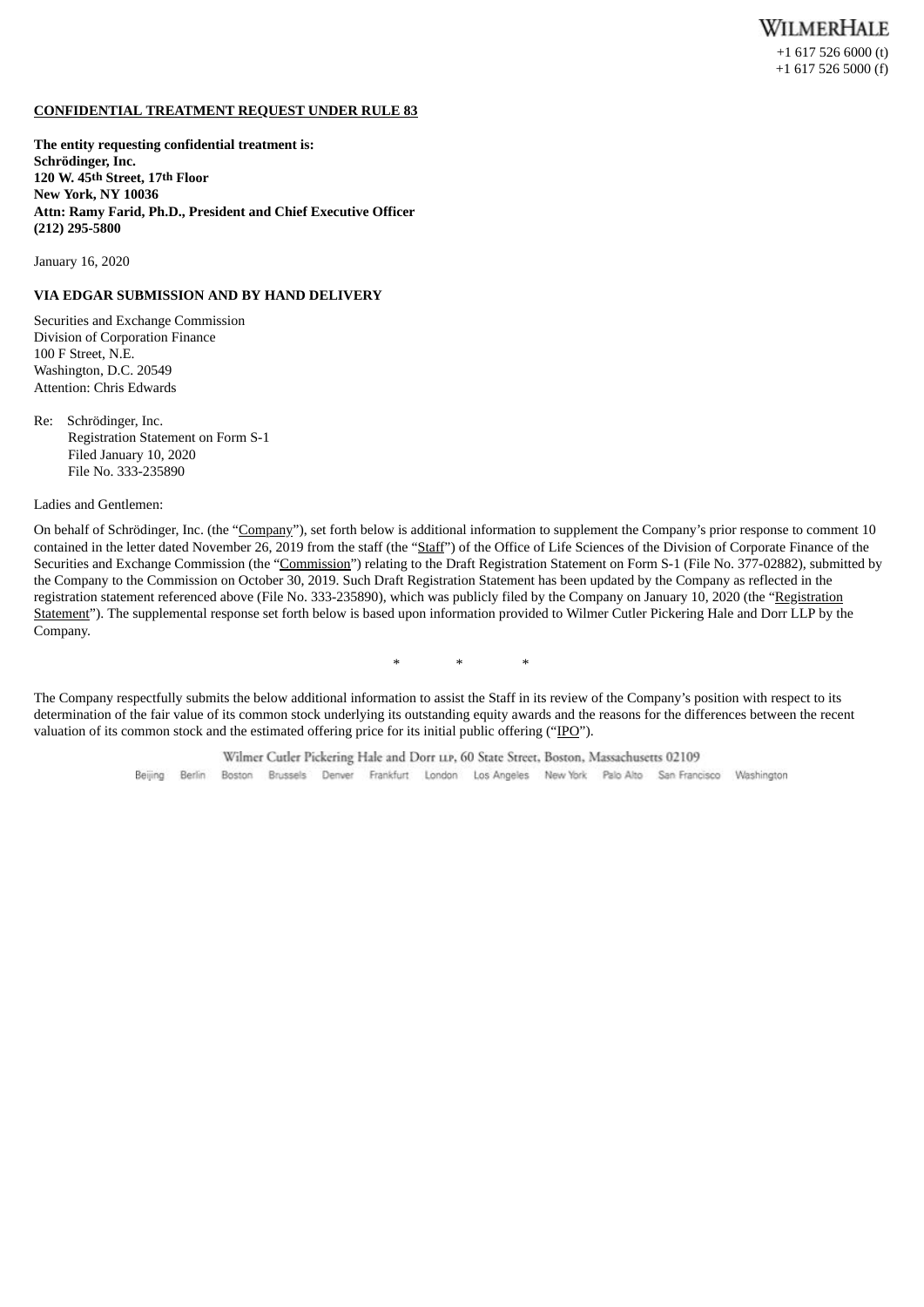January 16, 2020 Page 2

#### **Rule 83 Confidential Treatment Request by Schrödinger, Inc. Request #1**

## **Preliminary IPO Price Range**

The Company advises the Staff that the Company currently anticipates that the price range for the IPO will be within the range of \$[\*\*] to \$[\*\*] per share (the "Preliminary Price Range"), before giving effect to a reverse stock split that the Company plans to implement prior to effectiveness of the Registration Statement. The actual price range to be included in a subsequent amendment to the Registration Statement (which will comply with the Staff's interpretation regarding the parameters of a *bona fide* price range) has not yet been determined and remains subject to adjustment based on factors outside of the Company's control. However, the Company believes that the foregoing indicative price range will not be subject to significant change. The Preliminary Price Range has been estimated based, in part, upon current market conditions, the Company's financial condition and prospects and input received from representatives of the underwriters, including discussions that took place during a meeting of the Company's board of directors (the "Board") on January 8, 2020.

Schrödinger, Inc. respectfully requests that the information contained in the response be treated as confidential information and that the Commission provide timely notice to Ramy Farid, Ph.D., President and Chief Executive Officer, Schrödinger, Inc., 120 W. 45th Street, 17th Floor, New York, New York 10036, (212) 295-5800, before it permits any disclosure of the bracketed information in Request #1.

# **Determining the Fair Value of Common Stock Prior to the IPO**

As described in the Registration Statement under the heading "Management's Discussion and Analysis of Financial Condition and Results of Operations —Critical Accounting Policies and Estimates—Stock-Based Compensation," equity awards granted since November 29, 2018 consisted of the following:

| <b>Date of Stock Option Grant</b> | Number of<br><b>Shares Granted</b> | Per Share Exercise Price /<br><b>Fair Value of Common Stock (\$)</b> |
|-----------------------------------|------------------------------------|----------------------------------------------------------------------|
| November 29, 2018                 | 7,855,000                          | 0.58                                                                 |
| January 30, 2019                  | 6,442,500                          | 0.58                                                                 |
| April 2, 2019                     | 200,000                            | 0.58                                                                 |
| May 7, 2019                       | 462,000                            | 0.58                                                                 |
| August 1, 2019                    | 1,320,000                          | 0.71                                                                 |
| December 2, 2019                  | 960,000                            | 1.54                                                                 |

As there has been no public market for the Company's common stock to date, the estimated fair value of its common stock has been determined by the Board as of the date of each option grant, with input from management, consideration of the Company's most recent independent third-party valuations of its common stock and the Board's assessment of additional objective and subjective factors that it believed were relevant and which may have changed from the date of the most recent third-party valuation through the date of the grant. As disclosed in the Registration Statement, the Company's most recent third-party valuations of its common stock were prepared as of November 9, 2018, May 31, 2019, and October 15, 2019. These third-party valuations were performed in accordance with the guidance outlined in the American Institute of Certified Public Accountants' Accounting and Valuation Guide, *Valuation of Privately-Held-Company Equity Securities Issued as Compensation*. The May 31, 2019 and October 15, 2019 valuations were prepared using a hybrid method, which is a probability-weighted expected return method where the equity value in one or more of the scenarios is allocated using an option-pricing method ("OPM"). Since the first closing of the Company's Series E preferred stock financing occurred on November 9, 2018, the November 9, 2018 valuation (the "November 2018 valuation") was prepared using the backsolve method, which takes the most recent price paid for shares of preferred stock and allocates that value to each share class using the OPM.

The Company's two most recent third-party valuations, which were used, in part, by the Board to determine the fair value of the Company's common stock as of the grant date of each option award, considered two future-event scenarios: an IPO scenario and a non-IPO liquidity event scenario. The equity value of the Company in each future-event scenario was determined using market approaches. The IPO scenario assumed that all shares of preferred stock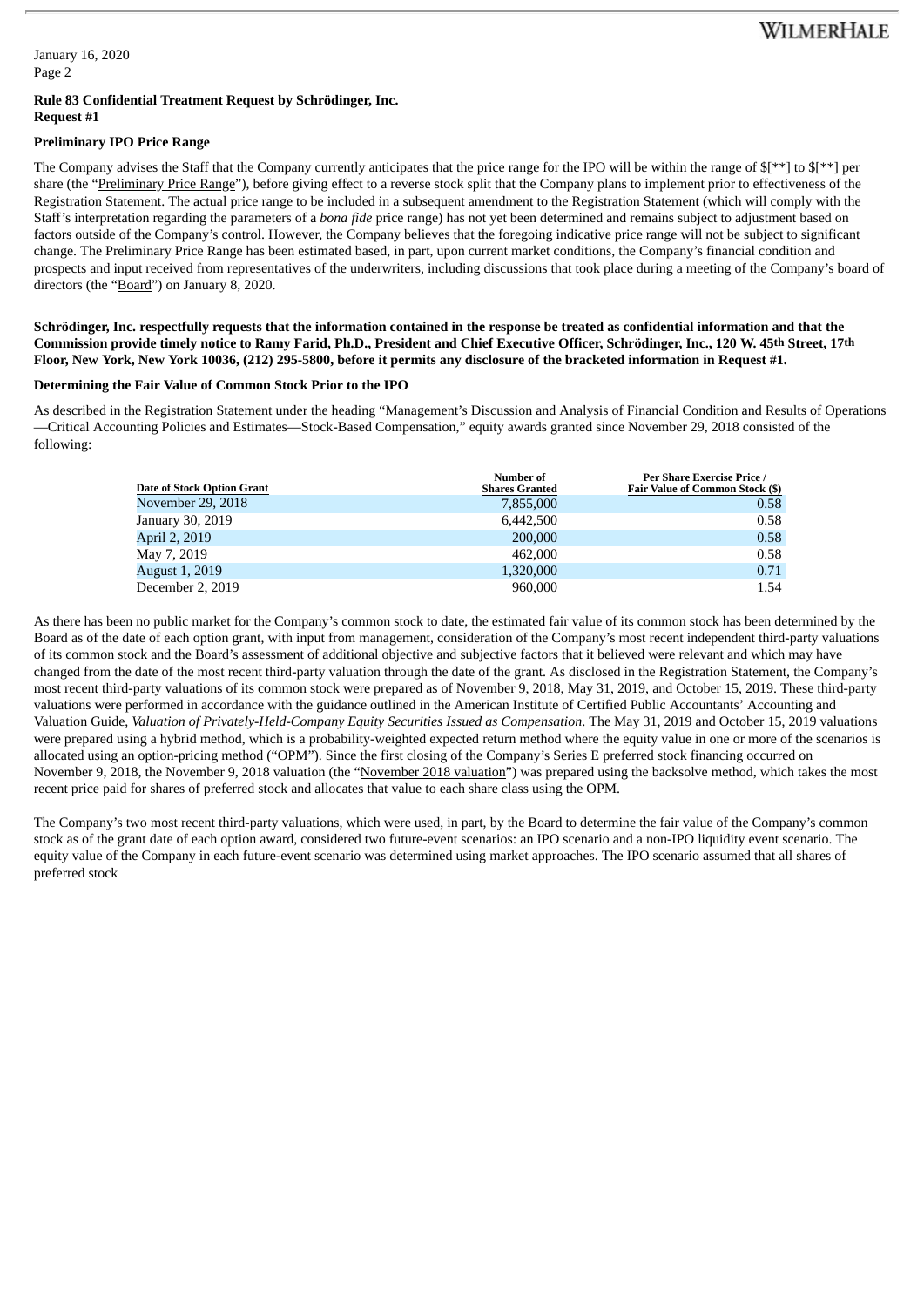# WILMERHALE

**Indicated**

## January 16, 2020 Page 3

would convert into shares of common stock and would no longer have the liquidation preferences and preferential rights attributable to the preferred stock as compared to the common stock prior to the IPO. Each valuation probability-weighted the IPO scenario and the non-IPO liquidity event scenario based on the Company's assessment of its overall performance and market conditions at that time. For each of the future-event scenarios, the Company then applied a discount for lack of marketability ("DLOM"), each determined by a put option analysis that considered the timing of each future-event scenario. Key assumptions used by the Company in its most recent valuations, and the resulting indicated fair value of common stock, were as follows:

# **Rule 83 Confidential Treatment Request by Schrödinger, Inc.**

**Request #2**

|                       |                                 | <b>IPO Scenario</b> |                                 | <b>Non-IPO Scenario</b> |                                 | <b>Backsolve</b> |                                    | morcated<br>Fair<br><b>Value Per</b> |  |
|-----------------------|---------------------------------|---------------------|---------------------------------|-------------------------|---------------------------------|------------------|------------------------------------|--------------------------------------|--|
| <b>Valuation Date</b> | <b>Probability</b><br>Weighting | <b>DLOM</b>         | <b>Probability</b><br>Weighting | <b>DLOM</b>             | <b>Probability</b><br>Weighting | <b>DLOM</b>      | <b>Share of</b><br>Common<br>Stock |                                      |  |
| November 9, 2018      | $[**]%$                         | [**]%               | [**]%                           | $[**]%$                 | $[**]%$                         | $[**]%$          |                                    | 0.58                                 |  |
| May 31, 2019          | $x^*$ /%                        | [**]%               | $x^*$ /%                        | [**]%                   | $[**]%$                         | $[**]%$          |                                    | $_{0.71}$                            |  |
| October 15, 2019      | $[**]%$                         | $[**]%$             | $[**]%$                         | $[**]%$                 | $[**]$ %                        | $[**]%$          |                                    | 1.54                                 |  |

Schrödinger, Inc. respectfully requests that the information contained in the response be treated as confidential information and that the Commission provide timely notice to Ramy Farid, Ph.D., President and Chief Executive Officer, Schrödinger, Inc., 120 W. 45th Street, 17th Floor, New York, New York 10036, (212) 295-5800, before it permits any disclosure of the bracketed information in Request #2.

# *November 9, 2018 Valuation*

The Board relied, in part, on the results of the November 2018 valuation in its determination of the fair value of common stock of \$0.58 per share as of November 29, 2018, January 30, 2019, April 2, 2019, and May 7, 2019 when it granted options for the purchase of 7,855,000, 6,442,500, 200,000, and 462,000 shares of common stock to employees and directors, respectively. The November 2018 valuation was prepared taking into account the sale of the Company's Series E preferred stock at the first closing on November 9, 2018 at a price of \$1.4906 per share. In particular, the November 2018 valuation determined the Company's equity value using the backsolve approach that was based on the \$1.4906 price paid per share of its Series E preferred stock in the contemporaneous, arm's-length transaction with new and existing investors. Between November 9, 2018 and May 7, 2019, the Company continued to operate its business in the ordinary course and, other than subsequent closings of the Series E preferred stock financing at which shares were sold at the same price, there were no significant developments in its business. As a result, the Board determined that the fair value of the Company's common stock remained \$0.58 per share from November 9, 2018 to May 7, 2019.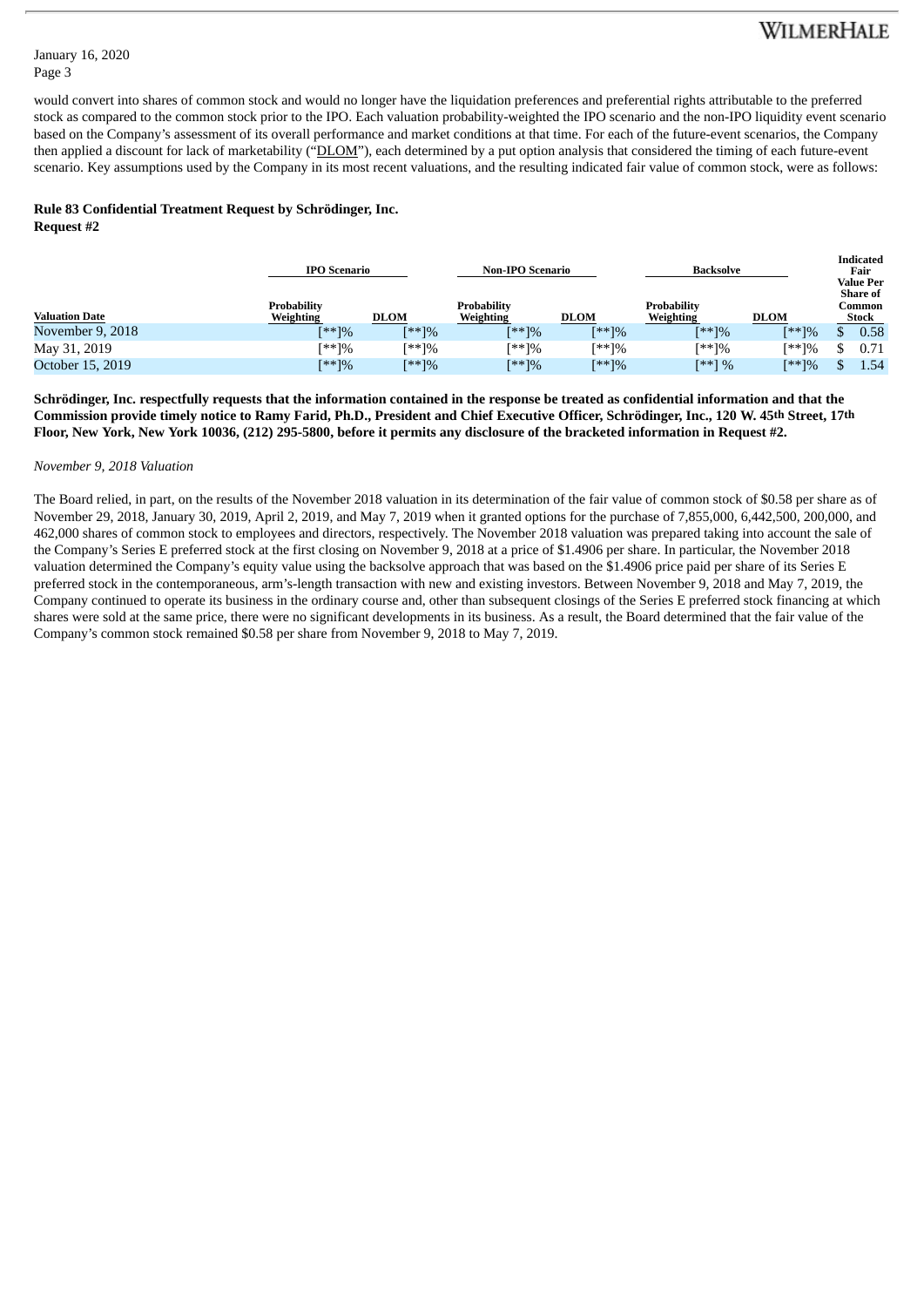#### **Rule 83 Confidential Treatment Request by Schrödinger, Inc. Request #3**

On May 31, 2019, the Board obtained a new third-party valuation (the "May 2019 valuation") that assessed the fair value of the common stock at \$0.71 per share. The principal factor contributing to the increase in the fair value of common stock reflected in the May 2019 valuation as compared to the November 2018 valuation was moving from the backsolve approach to a hybrid method. The Company increased the probability weighting of the IPO scenario to [\*\*]% reflecting progress made by the Company since November 9, 2018. Notably, at the Board meeting in May 2019, the Board and management discussed the possibility of doing an IPO. Thereafter, management began to evaluate advanced planning requirements for an IPO.

## Schrödinger, Inc. respectfully requests that the information contained in the response be treated as confidential information and that the Commission provide timely notice to Ramy Farid, Ph.D., President and Chief Executive Officer, Schrödinger, Inc., 120 W. 45th Street, 17th Floor, New York, New York 10036, (212) 295-5800, before it permits any disclosure of the bracketed information in Request #3.

The Board relied, in part, on the results of the May 2019 valuation in its determination of the fair value of common stock of \$0.71 per share as of August 1, 2019, when it granted options for the purchase of 1,320,000 shares of common stock to employees and directors. Between May 31, 2019 and August 1, 2019, the Company continued to operate its business in the ordinary course and there were no significant developments in its operating results. As a result, the Board determined that the fair value of the Company's common stock remained \$0.71 per share from May 31, 2019 to August 1, 2019.

## *October 15, 2019 Valuation*

The Board relied, in part, on the results of the October 15, 2019 valuation (the "October 2019 valuation") in its determination of the fair value of common stock of \$1.54 per share as of December 2, 2019, when it granted options for the purchase of 960,000 shares of common stock to employees and a director. The Board approved the grants of such options on October 15, 2019 and determined that the exercise price of such options would be equivalent to the fair value of common stock as of October 15, 2019. The Board then engaged an independent third-party valuation firm to analyze the fair value of common stock as of October 15, 2019. On December 2, 2019, the valuation firm delivered to the Board the results of the October 2019 valuation, which concluded that the fair value of common stock was \$1.54 per share as of October 15, 2019. Accordingly, the exercise price of the options granted on December 2, 2019 was \$1.54 per share. In determining the fair value of the common stock on December 2, 2019, the Board also considered that between October 15, 2019 and December 2, 2019, the Company continued to operate its business in the ordinary course and there were no significant developments in its operating results. As a result, the Board determined that the fair value of the Company's common stock remained \$1.54 per share on December 2, 2019.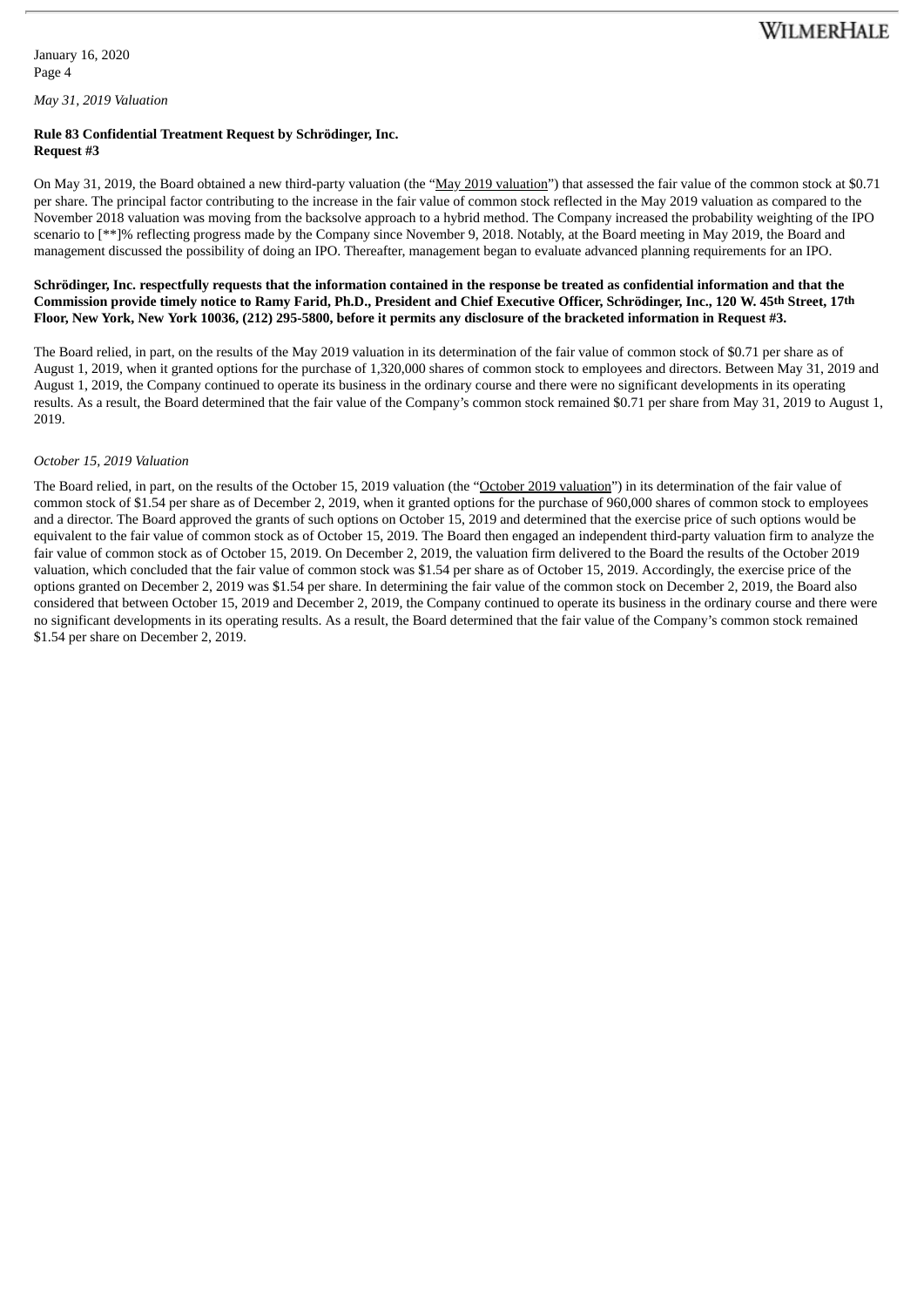January 16, 2020 Page 5

#### **Rule 83 Confidential Treatment Request by Schrödinger, Inc. Request #4**

The principal factors contributing to the increase in the fair value of common stock in the October 2019 valuation when compared to the May 2019 valuation were the increase in the probability weighting of the IPO scenario to [\*\*]%, the decrease in the DLOM of the IPO scenario due to the shorter period to the planned IPO event, and a [\*\*]% increase in the equity value of the non-IPO liquidity event scenario, all reflecting progress made by the Company since May 31, 2019, including the following:

## Schrödinger, Inc. respectfully requests that the information contained in the response be treated as confidential information and that the Commission provide timely notice to Ramy Farid, Ph.D., President and Chief Executive Officer, Schrödinger, Inc., 120 W. 45th Street, 17th Floor, New York, New York 10036, (212) 295-5800, before it permits any disclosure of the bracketed information in Request #4.

- On August 1, 2019, the Company obtained approval from its board of directors to pursue an IPO.
- During September 2019, the Company selected the lead underwriters for its IPO and on September 16, 2019, held an organizational meeting for the IPO.
- In September and October 2019, the Company was actively involved in the preparation of its Draft Registration Statement on Form S-1.
- Progress of the Company's collaborative and internal, wholly-owned drug discovery programs continued to advance.

# **Comparison of Most Recent Valuation and the Preliminary Price Range**

As is typical in initial public offerings, the Preliminary Price Range was not derived using a formal determination of fair value, but was determined based on discussions between the Company and the underwriters. Prior to January 8, 2020, the underwriters had not had discussions with the Company regarding the Preliminary Price Range. Among the factors that were considered in setting the Preliminary Price Range were the following:

- the general conditions of the securities market and the recent market prices of, and the demand for, publicly traded common stock of comparable companies;
- recent performance of initial public offerings of companies in the biotechnology and technology sectors;
- estimates of future revenues to be generated by the Company's software business and the equity values of comparable companies relative to their revenues;
- estimates of future revenues to be generated by the Company's collaborative drug discovery programs and the value of the Company's equity investments in certain of its drug discovery collaborators; and
- recent equity values of companies in the biotechnology sector with early-stage drug development platforms.

## **Rule 83 Confidential Treatment Request by Schrödinger, Inc. Request #5**

The Company respectfully submits that the fair value of common stock as of October 15, 2019 is only [\*\*]% below the midpoint of the Preliminary Price Range. Furthermore, if the DLOM of [\*\*]% is removed, the fair value of common stock as of October 15, 2019 would be \$[\*\*], or [\*\*]% below the midpoint of the Preliminary Price Range.

The Company believes that the difference between the fair value of its common stock as of October 15, 2019 of \$1.54 per share and the Preliminary Price Range of  $f^{**}$  to  $f^{**}$ ] per share is the result of the factors above and the following additional factors and positive developments with respect to the Company's business that occurred subsequent to October 15, 2019, the date of the Company's most recent determination of the fair value of its common stock:

• The Preliminary Price Range is based only upon a scenario in which the Company completes the IPO and is not probability weighted, in contrast to the Company's prior valuations of its common stock, which considered multiple potential outcomes, which would result in a lower valuation of the Company's common stock than its IPO. In the October 2019 valuation, the probability weighting of the IPO scenario was [\*\*]%. If the Company had instead applied a weighting of [\*\*]% to the IPO scenario, the fair value of the Company's common stock in the October 2019 valuation would have been \$[\*\*] per share (before giving effect to any DLOM).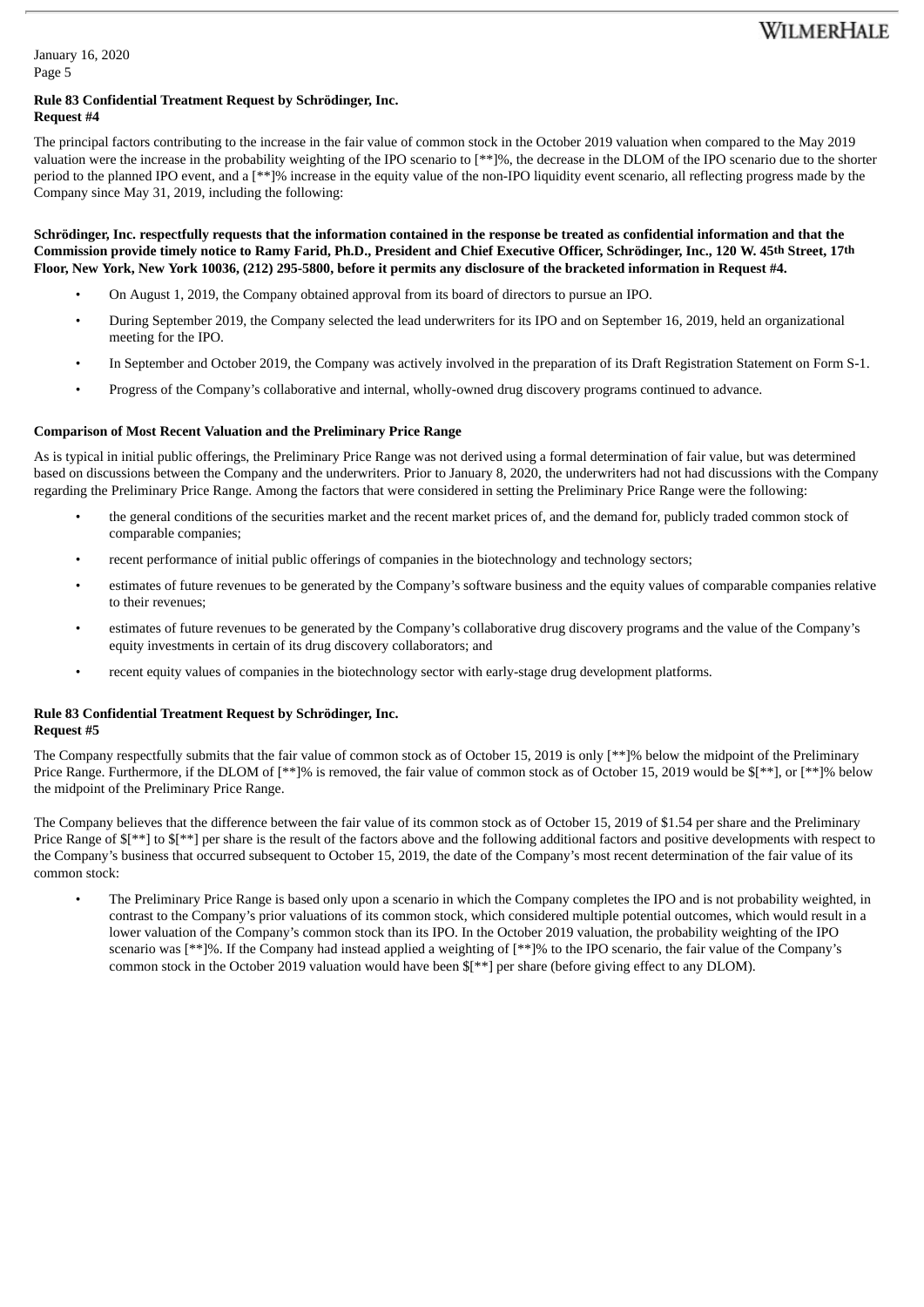# WILMERHALE

Schrödinger, Inc. respectfully requests that the information contained in the response be treated as confidential information and that the Commission provide timely notice to Ramy Farid, Ph.D., President and Chief Executive Officer, Schrödinger, Inc., 120 W. 45th Street, 17th Floor, New York, New York 10036, (212) 295-5800, before it permits any disclosure of the bracketed information in Request #5.

- The Preliminary Price Range necessarily assumes that the IPO has occurred and that a public market for the Company's common stock has been created, and therefore excludes any DLOM of the Company's common stock or impact of the time value of money, which were appropriately taken into account in the October 2019 valuation.
- The Preliminary Price Range assumes the conversion of all of the Company's outstanding shares of preferred stock into common stock in connection with the IPO. The Company's preferred stock currently has substantial economic rights and preferences over the Company's common stock. Upon the closing of the IPO, all of the outstanding shares of the Company's preferred stock will convert into common stock (or be exchanged for limited common stock), thus eliminating the superior rights and preferences of the preferred stock as compared to the common stock.
- Since October 15, 2019, the Company has taken several steps towards the completion of an IPO, including publicly filing its Registration Statement with the Commission on January 10, 2020.
- In November and December 2019, the Company held a number of "testing-the-waters" meetings, at which the Company received feedback from potential investors.
- The significant benefits the Company expects to accrue as a result of becoming publicly traded through the IPO, including (i) a substantial increase in the Company's cash position after receiving the net proceeds from the IPO, (ii) an anticipated improved ability of the Company to raise equity and debt capital going forward, and at a lower expected cost of capital and with reduced borrowing costs, as a result of being a publicly traded company, and (iii) the expected increased attractiveness of the Company's equity as a currency to raise capital, compensate employees and other strategic transactions.
- A number of technology and biotechnology companies have recently completed initial public offerings, suggesting a potentially favorable market for companies similar to the Company to pursue and complete initial public offerings.
- The Company experienced steady growth in its software business and accelerated growth in its drug discovery business and continued to advance its internal, wholly-owned drug discovery programs.

The Company respectfully submits that the deemed per share fair values used as the basis for determining stock-based compensation expense in connection with its stock option grants are reasonable and appropriate for the reasons described herein and in the Registration Statement.